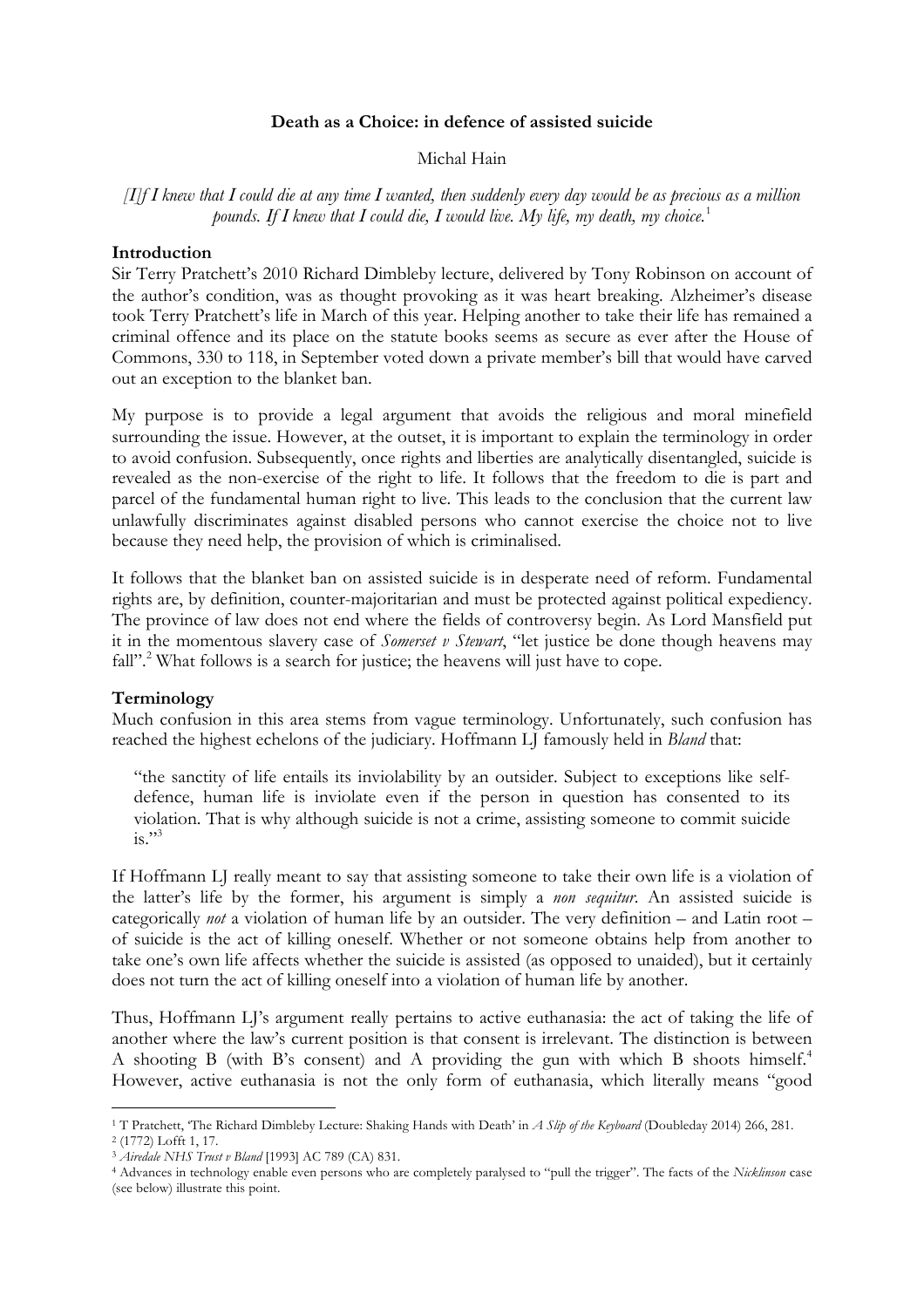death" in Ancient Greek. It must be distinguished from passive euthanasia: the discontinuation of life-sustaining treatment. Passive euthanasia, as opposed to active euthanasia, is legal. Accordingly, the House of Lords in *Bland* held that the withdrawal of artificial feeding of a patient in a vegetative state was not murder.

Due to the conceptual differences and legal subtleties, it is crucial to keep apart the taking of one's life with the help of another (assisted suicide); the act of taking another's life (active euthanasia); and the discontinuation of life-sustaining treatment (passive euthanasia). My argument pertains solely to the first of those three concepts: assisted suicide.

## **From Right to Liberty**

The American legal philosopher Hohfeld recognized a crucial distinction between rights and liberties. Rights (or claims) correlate with duties: if you have a right against me that I shall not trespass, I am under a duty towards you to stay off your land. <sup>5</sup> On the other hand, liberties (or privileges) correlate with no-rights. This means that where I have a liberty against you to come onto your land (for example, pursuant to a contractual licence), you have no right to keep me out. Thus, a liberty correlates with a negation of an opposing right.<sup>6</sup>

However, there is another intimate connection between liberties and rights which Hohfeld overlooked. At the heart of every right lies a liberty not to exercise the right; the right-holder is under no duty to exercise his right.<sup>7</sup> If we enter a contract, I clearly have a contractual right against you. However, it is up to me whether I insist on your performance. Thus, I have a liberty not to exercise my contractual right. Similarly, a victim of a tort is free not to seek compensation from the tortfeasor.

So how does this translate into the realm of human rights? Here, the legal relationship is between an individual and the state. Article 2(1) of the European Convention on Human Rights (ECHR) provides that "everyone's right to life shall be protected by law". Applying the Hohfeldian framework, the right to life correlates with a duty of the state to protect life. But not all Articles embodied in the Convention can be conceptualised in terms of claim-rights. Lady Hale recognised this in *Nicklinson* where she poignantly said that "[i]t does not follow from the right to marry and found a family in article 12 of the Convention that a person has a right to be provided with a marriage partner".<sup>8</sup> Accordingly, it rather embodies a liberty: we are free to marry. Free how? Free in the relevant sense that the state has *no* right to prevent us from marrying.

Whilst the right to life correlates with a duty of the state to protect life, it does not impose a duty to live on the subject. The proposition that human rights include the freedom not to exercise them it is neither novel nor controversial, although litigants tend to assert that a measure interferes with their exercise, as opposed to non-exercise, of a right. Accordingly, the US Supreme Court held that freedom of speech "includes both the right to speak freely and the right to refrain from speaking at all"<sup>9</sup> and the European Court of Human Rights (ECtHR) recognised that freedom of association also contains a right not to be forced to join an association – i.e. a freedom *from* association.<sup>10</sup> It follows that citizens have a liberty not to exercise a right and this is protected as part and parcel of that right.

 <sup>5</sup> WN Hohfeld, 'Some Fundamental Legal Conceptions as applied in Judicial Reasoning' (1913) 23 Yale LJ 16, 32. <sup>6</sup> ibid 33.

<sup>7</sup> This does not mean that he cannot be under a duty towards a third-party. It is conceivable that A has a right against B and C may have a right against A that compels A to exercise his right against B.

<sup>8</sup> *R (Nicklinson) v Ministry of Justice* [2014] UKSC 38 [2015] AC 657 [307].

<sup>9</sup> *Wooley v Maynard* 430 US 705, 714 (1977). 10 *Young, James and Webster v UK* (1981) 4 EHRR 38 [52].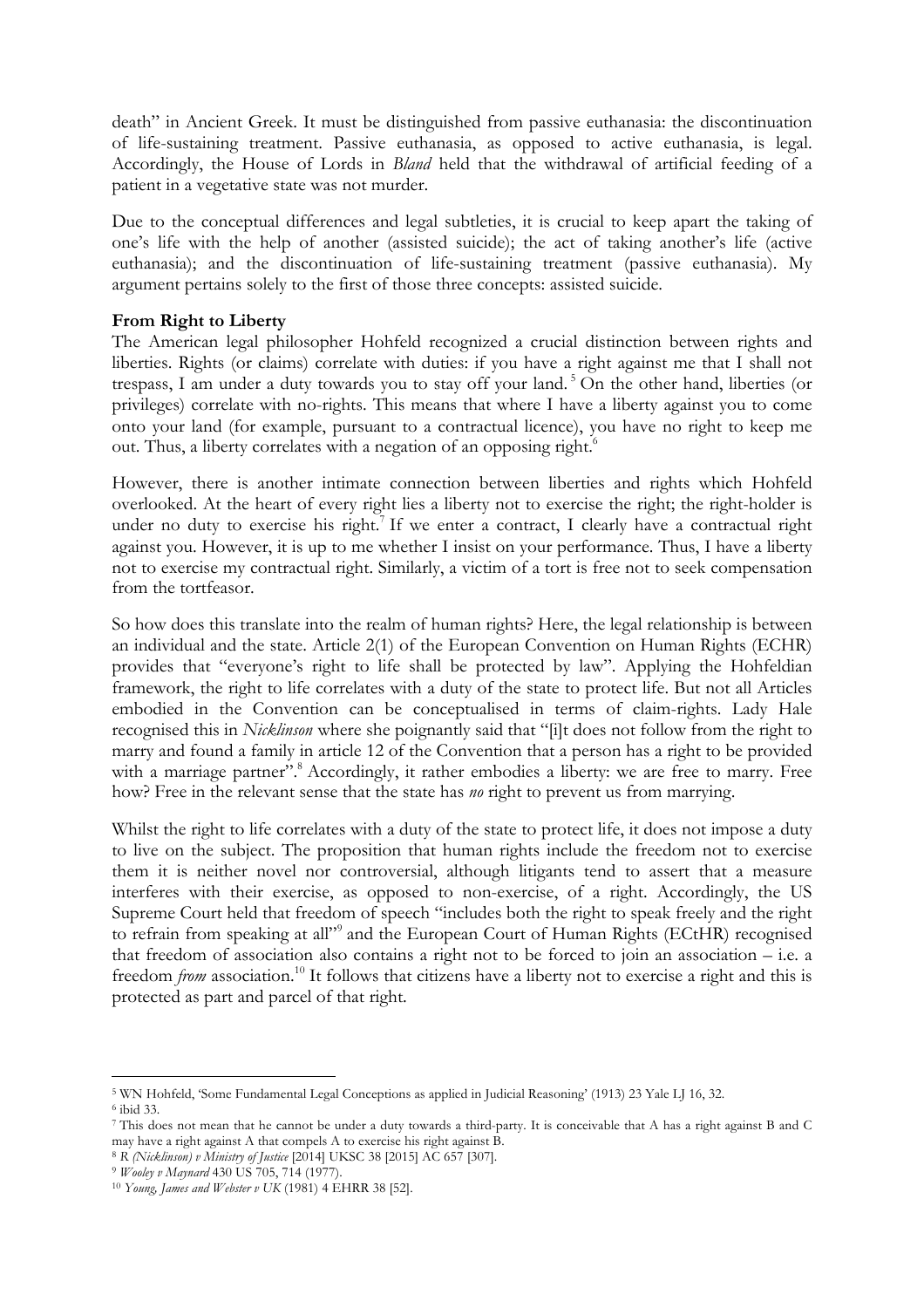Admittedly, both the House of Lords and the ECtHR in *Pretty* resisted an argument based on Article 2. However, this rejection flowed from a failure to analytically distinguish between rights and liberties. Lord Steyn held that:

[Article 2] enunciates the principle of the sanctity of life and provides a guarantee that no individual "shall be deprived of life" by means of intentional human intervention. The interpretation now put forward is the exact opposite viz a right of Mrs Pretty to end her life by means of intentional human intervention.<sup>11</sup>

This analysis suffers from two fundamental flaws that go beyond just the loose usage of "right". First, similarly to Hoffmann LJ in *Bland*, Lord Steyn falls into the trap of conflating the intentional human intervention by *another* and the categorically different intentional human intervention by *oneself.* One is murder, the other suicide.

Second, the all-important first sentence of Article 2(1) is glossed over: Everyone's right to life shall be protected by law. Once this *right to* life is disentangled so that the concomitant *freedom from* life is uncovered, it is clear that far from being the "exact opposite", Mrs Pretty's liberty to end her life by means of her own intentional human intervention goes to the very heart of Article 2.

By contrast, Lord Hope's objection was that the first sentence of Article 2 does not create a right to life, but rather assumes it. On his view, all it does "is to state that the right to life must be protected by law"; it does not "say that the individual has a right to choose death rather than life".<sup>12</sup> Whilst the argument purports to be textual – in Lord Hope's words, "[i]t is important to observe both what the sentence says and what it does not say<sup> $13$ </sup> – it utterly distorts the meaning of a right. Whether or not the right is created or assumed, Lord Hope turns Article 2 into a duty to live, which it plainly is not.

When the case went to Strasbourg, the ECtHR's judgment was subtly different. The Court held that "no right to die, whether at the hands of a third party or with the assistance of a public authority, can be derived from Article 2".<sup>14</sup> Again, confusion stems from the ambiguity of the notion of a "right to die". It is *not* a claim-right exigible against another: no private individual or public authority can be compelled to help one commit suicide, let alone, as the ECtHR suggests, does this entail a right to be killed by another.

Mrs Pretty was not asking to die "at the hands of a third party". She was also not asking for "assistance from a public authority". All she wanted was for her husband to be left alone if he helped her when the time came that she would want to take her own life. This takes us back to the point Lady Hale made in *Nicklinson*: just as the state is under no obligation to provide marriage partners, it is under no obligation to provide willing helpers. The state just has no right to interfere, which is the very essence of a liberty. This crucial distinction has also been neglected by Lord Bingham who held that:

If article 2 does confer a right to self-determination in relation to life and death, and if a person were so gravely disabled as to be unable to perform any act whatever to cause his or her own death, it would necessarily follow in logic that such a person would have a right to be killed at the hands of a third party without giving any help to the third party and the

 <sup>11</sup> *R (Pretty) v DPP* [2002] 1 AC 800 [59].

<sup>12</sup> ibid [87].

<sup>13</sup> ibid.

<sup>14</sup> *Pretty v UK* (2002) 35 EHRR 1 [40].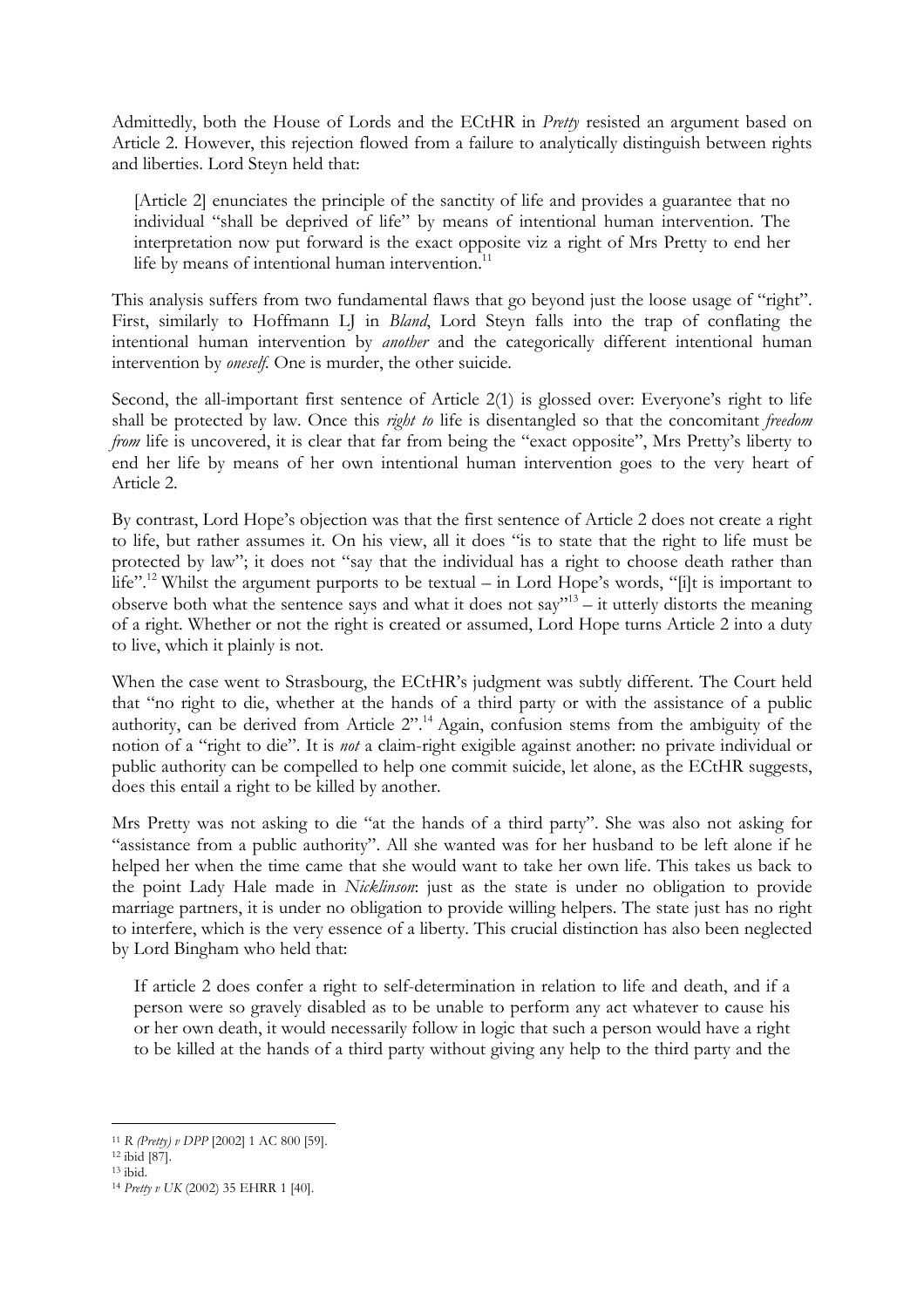state would be in breach of the Convention if it were to interfere with the exercise of that right.15

This does not follow. If I can choose whether I want to live or not, that does not mean I can enlist anyone to either take my life or help me take my own. That is the all-important difference between a liberty and a right.

What emerges is that suicide is no more and no less than the choice not to exercise one's right to live. It follows that we have a prima facie liberty to die. Importantly, this liberty is not absolute: it does not compel the state not to prevent vulnerable persons from taking their lives. On the contrary, the state has a vested interest in protecting life and is under an obligation to safeguard it. But this does not require a blanket ban on suicide; otherwise, the state would be under an obligation to criminalise it. Rather, the subtlety of the analysis is that it recognises a prima facie but defeasible liberty to die, which does not relieve the state from an obligation to make sure that the exercise of that liberty is in accordance with public policy. Yet, if one makes the voluntary, settled and informed decision to die, one is free to do so. This has profound implications for the law on assisted suicide.

# **Justifying the unjustifiable**

As the ECtHR held in *Pretty*, the right to life is the most fundamental human right "without which enjoyment of any of the other rights and freedoms ... is rendered nugatory".<sup>16</sup> Accordingly, Article 2(2) only justifies an interference in very narrow circumstances: (a) in defence of any person from unlawful violence, (b) in order to effect a lawful arrest or prevent the escape of a lawfully detained person, or (c) in action lawfully taken for the purpose of quelling a riot or insurrection. It is evident that the criminalisation of suicide would not satisfy any one of these requirements.

Thus, the logically subsequent question is whether assisted suicide is also an exercise of Article 2 and thus similarly protected. There exists a troubling parallel between the current law and the old law of "self-murder". People who successfully committed suicide were beyond the law's reach whilst their corpse, property and family members were not. Similarly, the patient is beyond the law's reach, whilst the helper is not. Criminalisation of assisted suicide criminalises suicide.

Moreover, the crime of assisting suicide is conceptually strange. Generally, accessory liability is parasitic: the accessory's guilt is contingent on the principal's. Yet, the Suicide Act 1961 decriminalises suicide in section 1 and prohibits its assistance in section 2. Lord Sumption in *Nicklinson* explains this in the following terms:

[Suicide] belonged to the familiar category of acts lawful in themselves but contrary to public policy. This is a categorisation which primarily affects the legal responsibilities of third parties. In particular, it has consequences for the criminal liability of secondary parties or for the enforceability of associated contractual and other legal obligations.<sup>17</sup>

This sounds plausible at first, but it is worth questioning whether such a category of acts is indeed "familiar". Furthermore, the problem of abstraction is that can obfuscate reality, which in this case has tragic consequences. A person who is physically capable of committing suicide unaided can lawfully do so. Another, whose lungs have failed, is entitled to refuse life-sustaining treatment and die. But what about someone like Mr Nicklinson? He suffered from locked-in syndrome, a condition pursuant to which he was completely paralysed, whilst completely aware, yet could only communicate by blinking. He was literally trapped inside his body and could not

 <sup>15</sup> *R (Pretty) v DPP* (n 11) [5].

<sup>16</sup> *Pretty v UK* (n 14) [37].

<sup>17</sup> *Nicklinson* (n 8) [213].